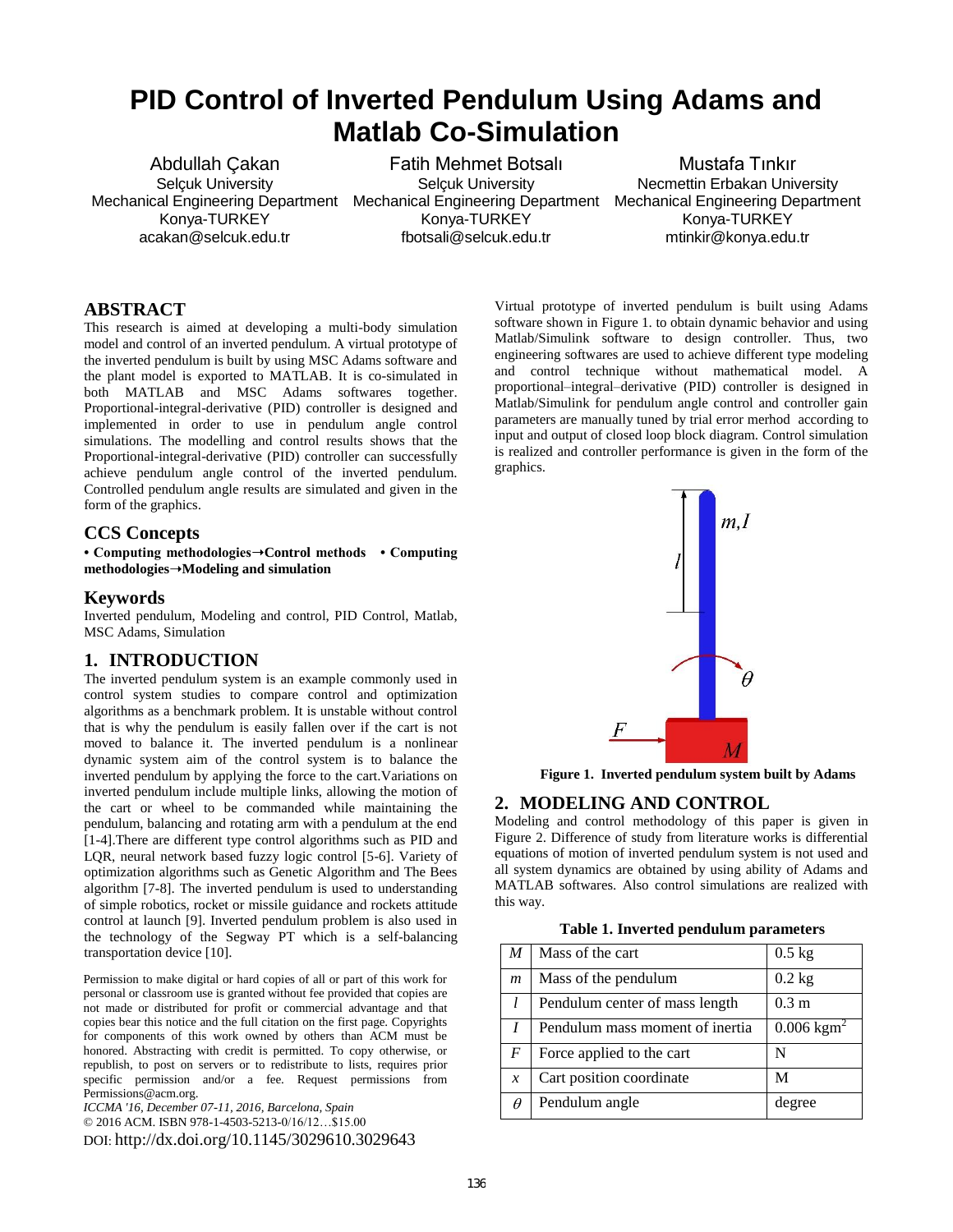

**Figure 2. Working strategy of the paper.** 

In inverted pendulum modeling, we assumed that the input of the system is the bidirectional force *F* applied to the cart and the outputs are pendulum angle  $\theta$  and position of the cart *x*. The pendulum and cart are assumed to be rigid. The parameters of inverted pendulum used in system are given in Table 1. This model is built in Adams and Matlab/Simulink model of inverted pendulum system is exported from Adams that is given in Figure 3.



**Figure3. Matlab/Simulink model exported from Adams** 

In this system control force is used for horizontal motion of the cart to balance pendulum angle position. Control block diagram is shown in Figure 4. Pendulum angle is controlled using manually tuned PID controller.

For this aim; 1-Nsec impulse is applied to the cart as a disturbance source given in Figure 5. and detailed in Figure 6. to see pendulum angle control performance of proposed controller. Also PID controller gain parameters are manually tuned by trial error method according to system response and found as  $Kp=100$ ,  $Ki=5$ and Kd=20.

#### **3. RESULTS AND DISCUSSION**

Desired pendulum angle is 0 after impulse function applied to the cart in 0.5 seconds given in Figure 5. and Figure 6.

PID controlled pendulum angle response is shown in Figure 7. As seen from Figure 7 it can be said that PID controlled system reached to desired pendulum angle in 1.5 seconds. From this result, pendulum angle of a pendulum system is achieved successfully using manually tuned PID controller.

Moreover cart position of inverted pendulum system is given in Figure 8. From these results it can be said that inverted pendulum reached to desired 0. In addition PID controlled force change is given in Figure 9.

According to Figure 9. it can be said that designed PID controller is balanced pendulum angle effectively with the control force output of the PID controller. Step by step captured snapshots of simulation seen in Figure 10



**Figure 6. Detail of 1-Nsec impulse disturbance** 



**Figure 4. PID control block diagram of Inverted Pendulum**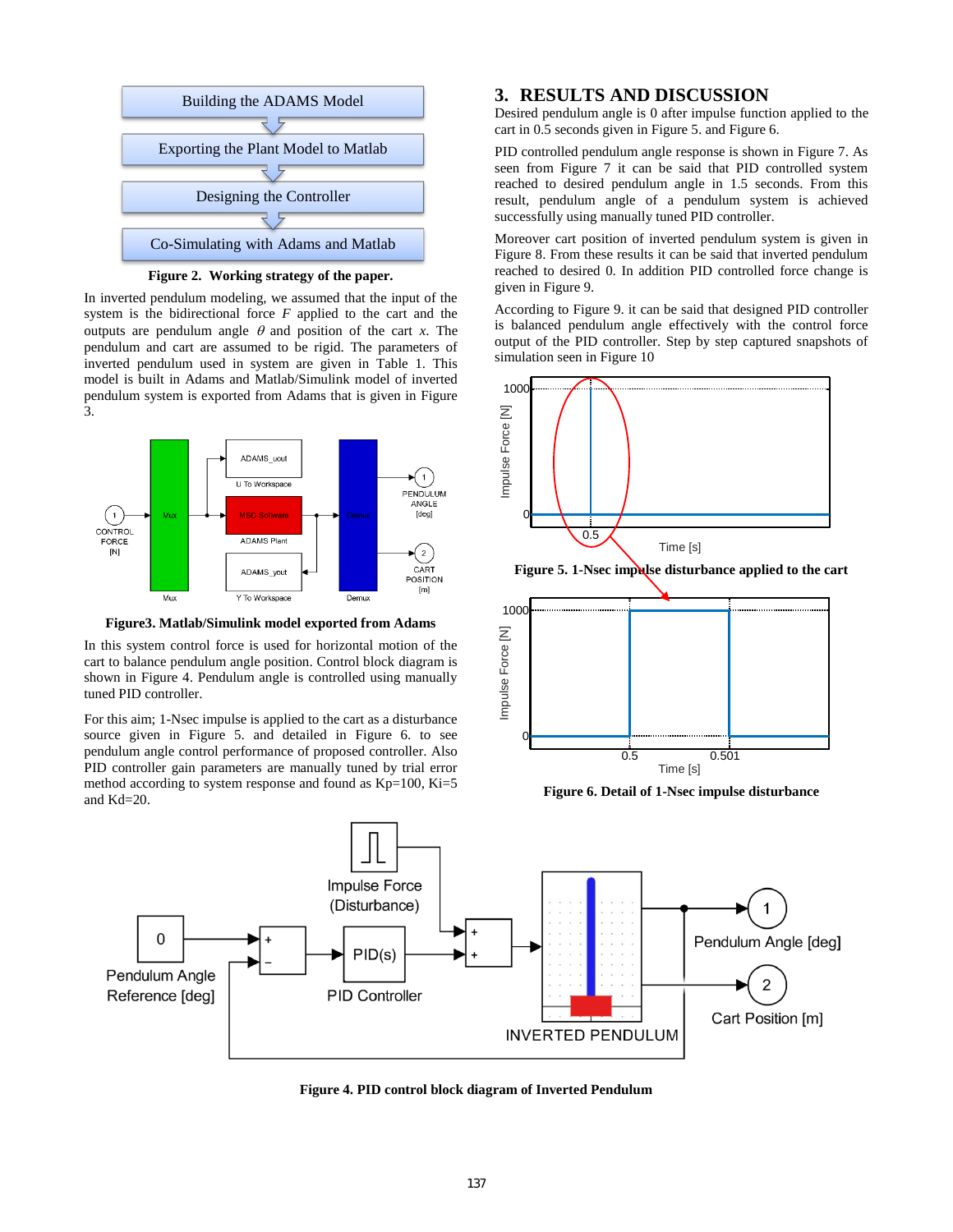

**Figure 10. Step by step captured snapshots of simulation**